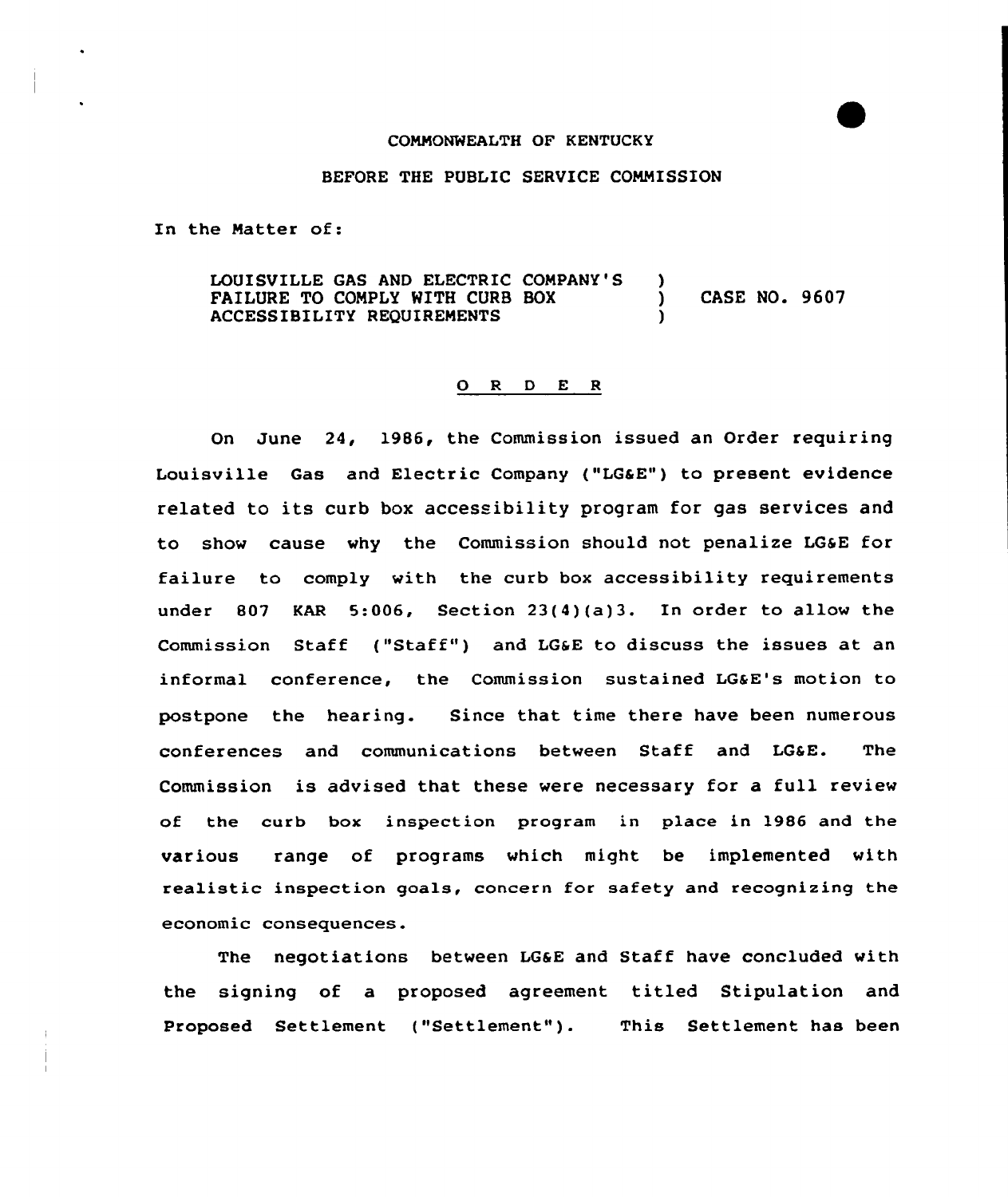submitted to the Commission for its consideration as the resolution of Case No. 9607.

## BACKGROUND

On February 12, 1986. <sup>a</sup> fire occurred at the Hilltop Tavern in Louisville, Kentucky. The fire was related to natural gas service provided by LG&E. In the attempt to shut off the service, an LGaE employee suffered serious burns. One purpose of curb boxes is to provide <sup>a</sup> means of discontinuing the flow of gas when a hazardous situation occurs.

Upon review of LG&E's curb box accessibility records, the Commission's gas safety investigator determined that this site had been inspected on Nay 7, 1985, at which time the curb box had been recorded as inaccessible. However, due to a record keeping error the wrong code was entered in the permanent records< which identified this curb box as operable instead of inaccessible. Further review indicated that the LG&E curb box inspection program was deficient and that LGSE had been so notified previously.

During the investigation of a natural gas explosion on september 23, 1984, LGaE was unable to locate the cutoff valve in the curb box at the site of the incident. Records indicated that the most recent inspection for curb box accessibility at this site had been August 4, 1982. Since gas utilities are required to inspect curb box locations annually for accessibility, LG&E was cited for violation of 807 KAR 5:006, Section  $23(4)(a)3$ .

Subsequent to this incident, LG&E provided information regarding its curb box program, including <sup>a</sup> "catch-up" schedule.

 $-2-$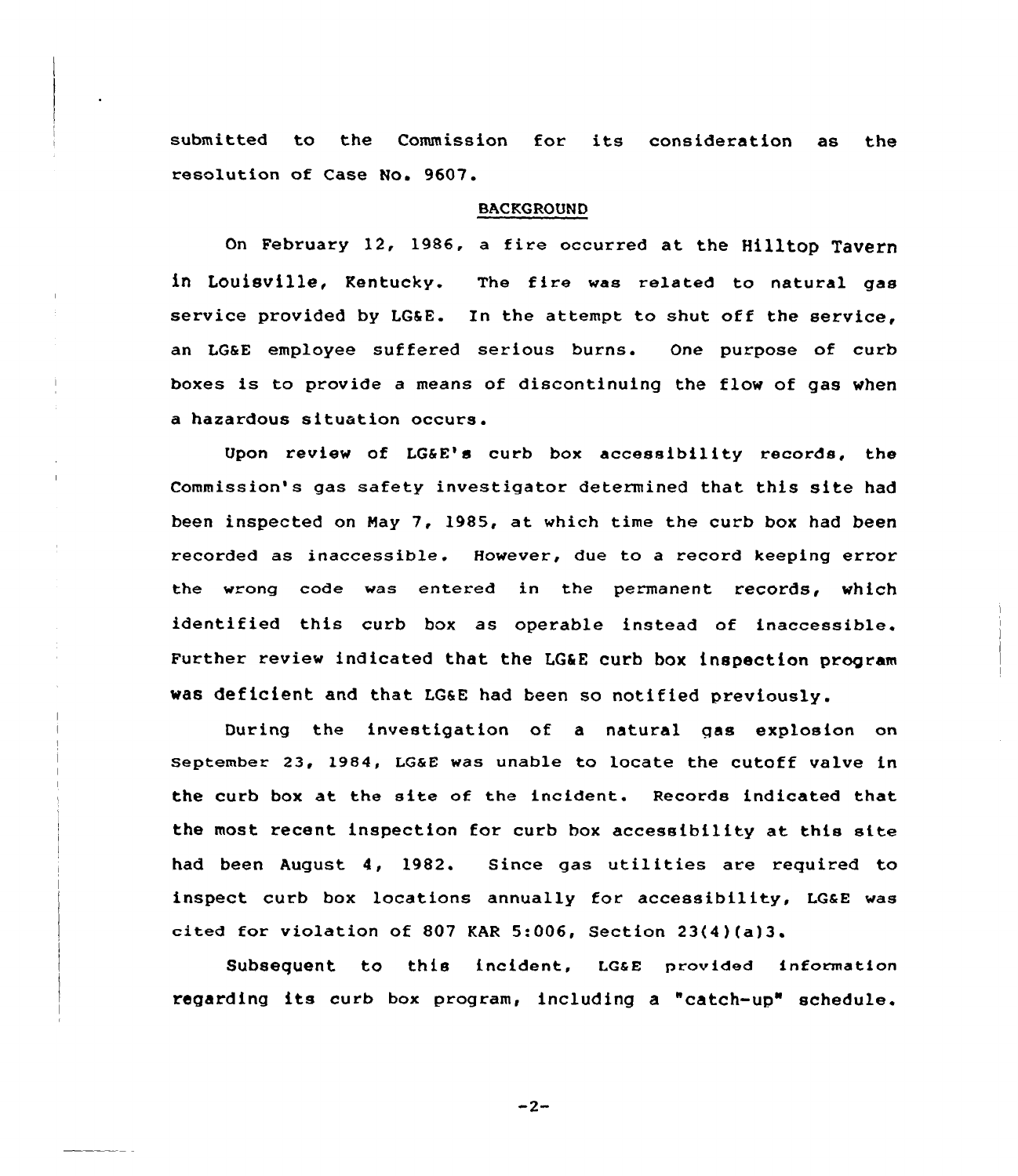However, it was noted that while LGaE meter readers recorded which curb boxes were inaccessible, such curb boxes were not given a priority to be corrected. In June 1985 LGaE was cited for being deficient in its curb box program during the comprehensive inspection conducted by the Commission's Gas Pipeline Safety Branch.

During the period between the two incidents referenced herein (September 1984 to February 1986) the curb box inspection was deficient, but the Commission recognizes that LG&E had initiated actions in an attempt to more effectively identify and correct inaccessible curb boxes.

### **COMMENTARY**

The Commission recognizes that the internal changes initiated by LGaE have placed more emphasis on correcting inaccessible curb boxes. However, the Commission notes that, even with the improvement achieved by LG&E, the program was/is still deficient as regards inspection and remedial response. In evidence of this is the inaccessible curb box at the Hilltop Tavern which was incorrectly coded as operable. As a result of this error, the curb box was not corrected. After the fire at the tavern was extinguished, the LGaE crew located the curb box four to six inches below the surface in front of the tavern.

This incident accentuated the need for LGaE to truly develop and implement a comprehensive inspection and remedial action plan. LGsE had been previously aware of the need to improve its curb box program, but the necessary improvements were never fully developed.

 $-3-$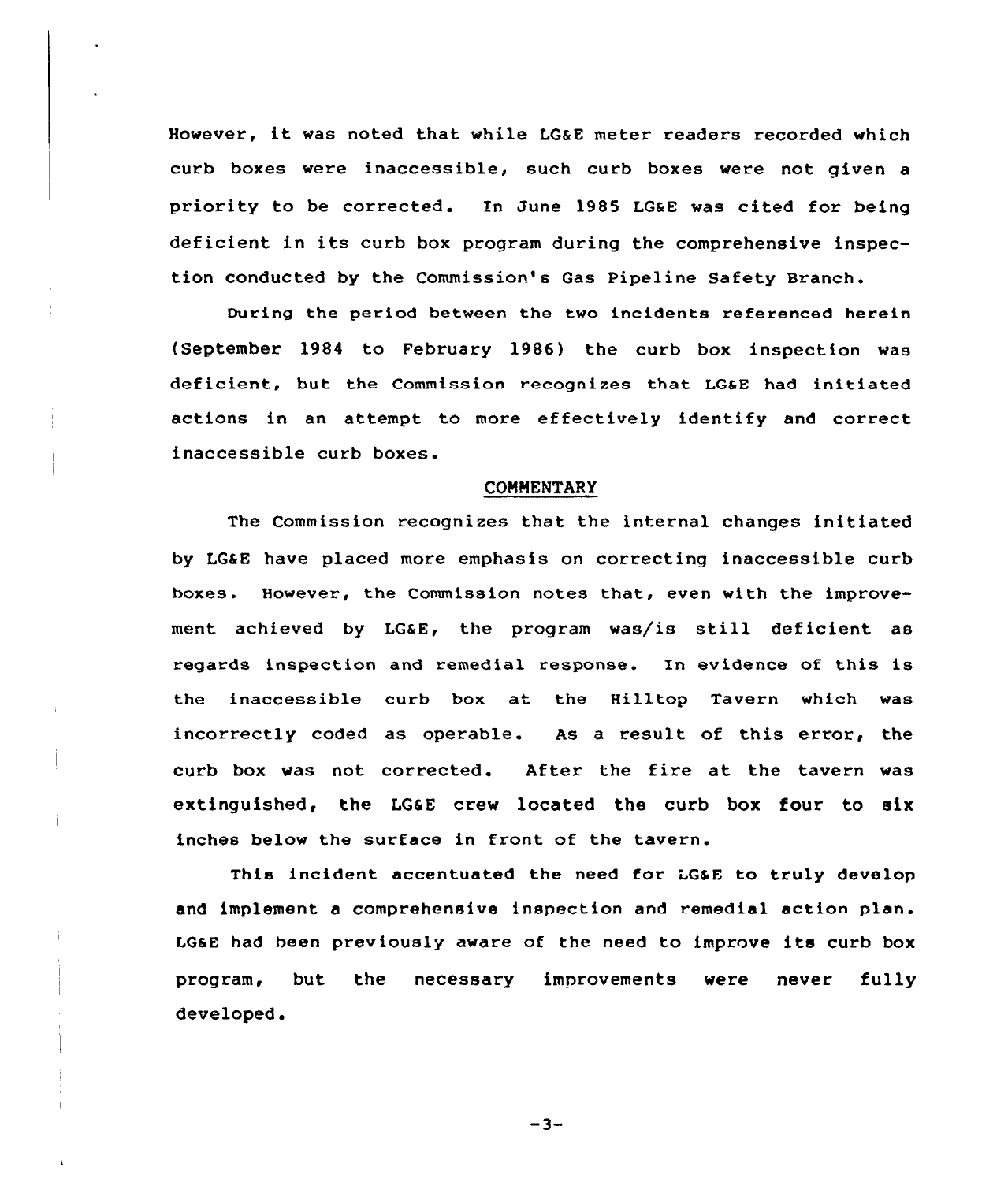Now, LGSE has presented for consideration a comprehensive program, known as the Curb Box Plan ("Plan" ), which is the result of extensive negotiations between LGaE and Staff. The Plan is contained in the Addendum to the Settlement attached as Appendix A. The Plan provides for two classes of curb boxes. "Class One" curb boxes, approximately 100,000, include those required to be installed under 807 KAR 5:022, Section 9(17)(a)l, specifically including all services where the meter is located indoors. "Class Two" curb boxes include those which need not have been installed and could have been omitted under 807 KAR 5:022, Section 9(17)(a)le Class Two curb boxes vill be inspected for accessibility at the time of the scheduled periodic meter test as determined under 807 KAR 5:022, Section 8(5)(a).

The inspection of 100,000 curb boxes proposed in the Plan appears to be based principally upon two conclusions. First, the installation of curb boxes is not required by the regulations for some installations: where the meter is located outdoors; the meter installation is provided with a stopcock; the connection to the distribution main is made with a service tee incorporating a positive shut-off device operable with ordinary, readily available tools; and the service tee is not located under pavement. Second, in certain circumstances the curb box may be considered to be a redundant safety device.

The Plan would be implemented on a district-by-district basis as provided for and depicted by the map attached as part of the Addendum. After each district is initially inspected, annual inspections wou1d occur thereafter for Class One curb boxes. The

 $-4-$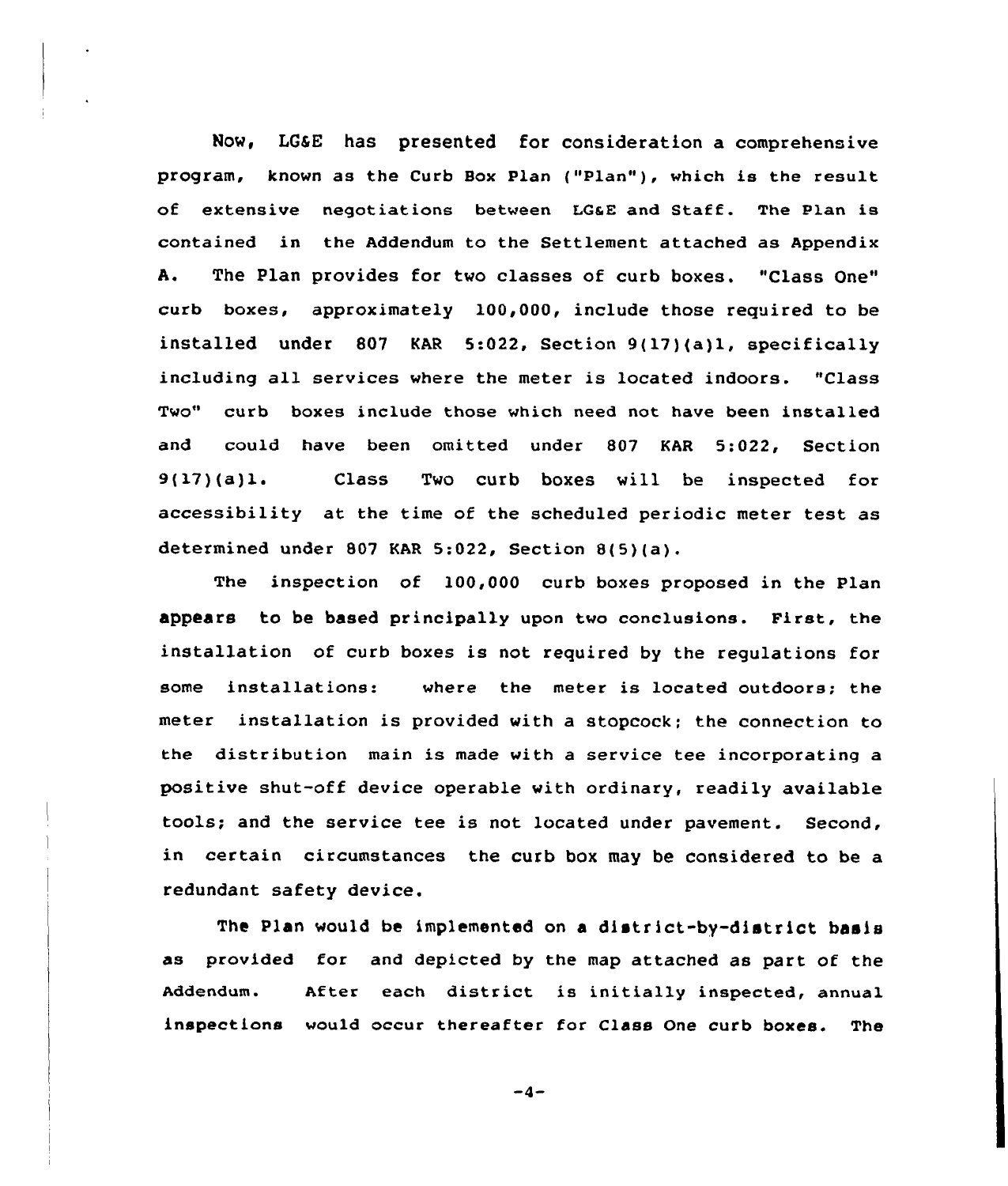Plan incorporates a record keeping system using computer programs developed by LGSE. LG6E's annual inspection of curb boxes at schools, churches, hospitals, nursing homes, industrial customers and other large commercial customers is not affected by this Plan.

Based upon the accessibility of a stopcock near each meter to turn off gas service except in the rarest circumstances, and the fact that to inspect all curb boxes installed as required by 807 KAR 5:006, Section 23(4)(a)3, would require an 18 percent increase in the customer charge compared to a 10 percent increase under the Plan, LG&E is of the opinion that comparable safety can be provided at a lower cost if the Commission approves the implementation of the Plan.

The Commission is advised that Staff agreed to the Plan after the following conditions were included: LG4E shall maintain records regarding the location of all curb boxes to include reference points; LGaE shall provide <sup>a</sup> means to distinguish in its records betveen Class One and Class Two curb boxes; all curb boxes should be inspected at customer services where the meter is located indoors; and all Class Two curb boxes shall be inspected for operability during the 10-year meter change-out program.

Subsequent to general agreement on the necessary elements of the Plan, Staff and LG&E began formulating the Settlement for submission to the Commission. Staff and LG&E agreed to the intent of the Settlement and Addendum on April 13, 1987. The principal features of the Settlement proposed to the Commission are as follows:

l. LGsE stipulates it. has violated <sup>807</sup> KAR 5:006, Section 23, and agrees to a penalty in the amount of \$9,000.

 $-5-$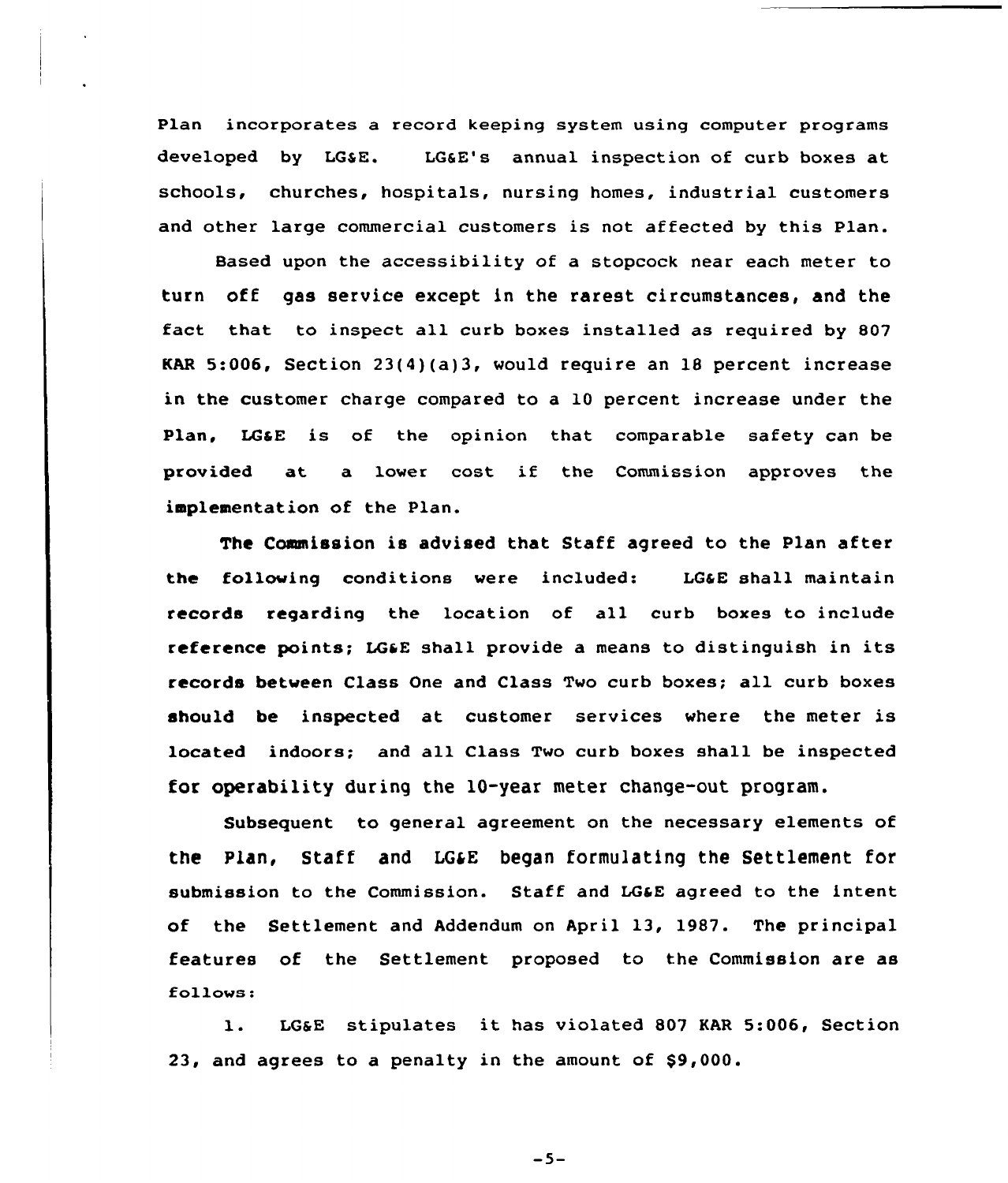2. The Curb Box Plan is to be implemented as stated in the Settlement and Addendum.

3. Implementation of the Curb Box Plan requires deviations from 807 KAR 5:006, Section 23, in that "Class Two" curb boxes will not be inspected annually and LG&E will be allowed three years from the date of this Order to inspect all "Class One" curb boxes.

4. LGaE recognizes that after a "Class One" curb box has been initially inspected it must be inspected each year thereafter and that any necessary corrections will be made as promptly as practicable but within no later than 90 days.

The Commission is of the opinion that the Plan as presented substantially meets the intent of the Commission's gas safety regulations, and mitigates the economic impact on the customers of LGaE. Therefoxe, the Commission will approve deviations from 807 KAR 5:022, Section 23(4)(a)3, regarding annual inspections in that approximately 115,000 curb boxes (Class Two) will be inspected only when meter change-out at the service occurs; and a three-year period should be allowed for LG&E to become current with the required annual inspections and remedial measures for approximately 100,000 curb boxes (Class One).

# FINDINGS AND ORDERS

After reviewing the record and being advised, the Commission is of the opinion and hereby finds that:

l. As the result of the investigation of <sup>a</sup> gas related fire on February 12, 1986, it was determined that LG6E's record keeping

 $-6-$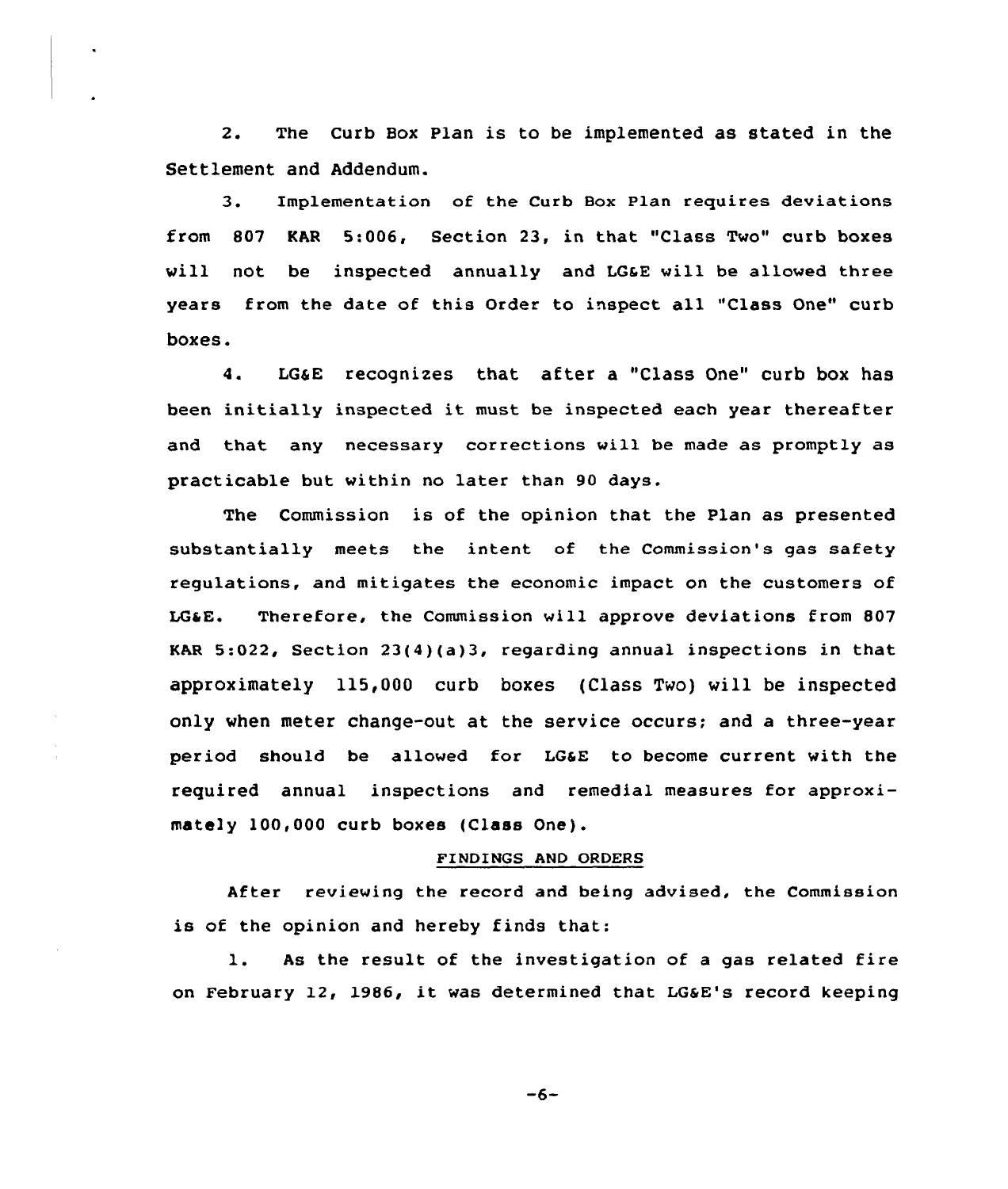procedures failed to have an inaccessible curb box at the site of the incident corrected so as to be accessib1e.

2. The Stipulation and Prapased Settlement with Addendum constitutes a Curb Box Plan, which assigns a "Class One" and "Class Two" designation to the 215,000 curb boxes installed in the LGEE system. Each Class One curb box vill be inspected annually after its initial inspection, and Class Two curb boxes will be inspected for accessibility and operability at the time of meter change-out at the service.

3. Approval of the Curb Box Plan should meet the intent of the Commission's gas safety regulations and minimize the financial impact of compliance on LGaE's gas customers.

4. Two deviations from the requirements of 807 KAR 5:006, Section  $23(4)(a)3$ , in conjunction with LG&E's implementation of the Curb Box Plan should be approved.

5. The Settlement should be approved and adopted, including the Addendum and map attached thereto, and the assessment of a \$9,000 fine for LGaE's failure ta comply with the requirements of 807 KAR 5:006, section 23(4)(a)3, as referenced herein.

IT IS THEREFORE ORDERED that:

1. The Stipulation and Proposed Settlement, including the map and Addendum, be and it hereby is appraved and adopted.

2. IGaE sha11 implement the Curb Box Plan as proposed in the Stipulation and Proposed Settlement and Addendum.

3. LG&E shall be granted deviations from 807 KAR 5:006, Section  $23(4)(a)3$ , to the extent that the Curb Box Plan is implemented with the conditions prescribed herein in that "Class Two"

 $-7-$